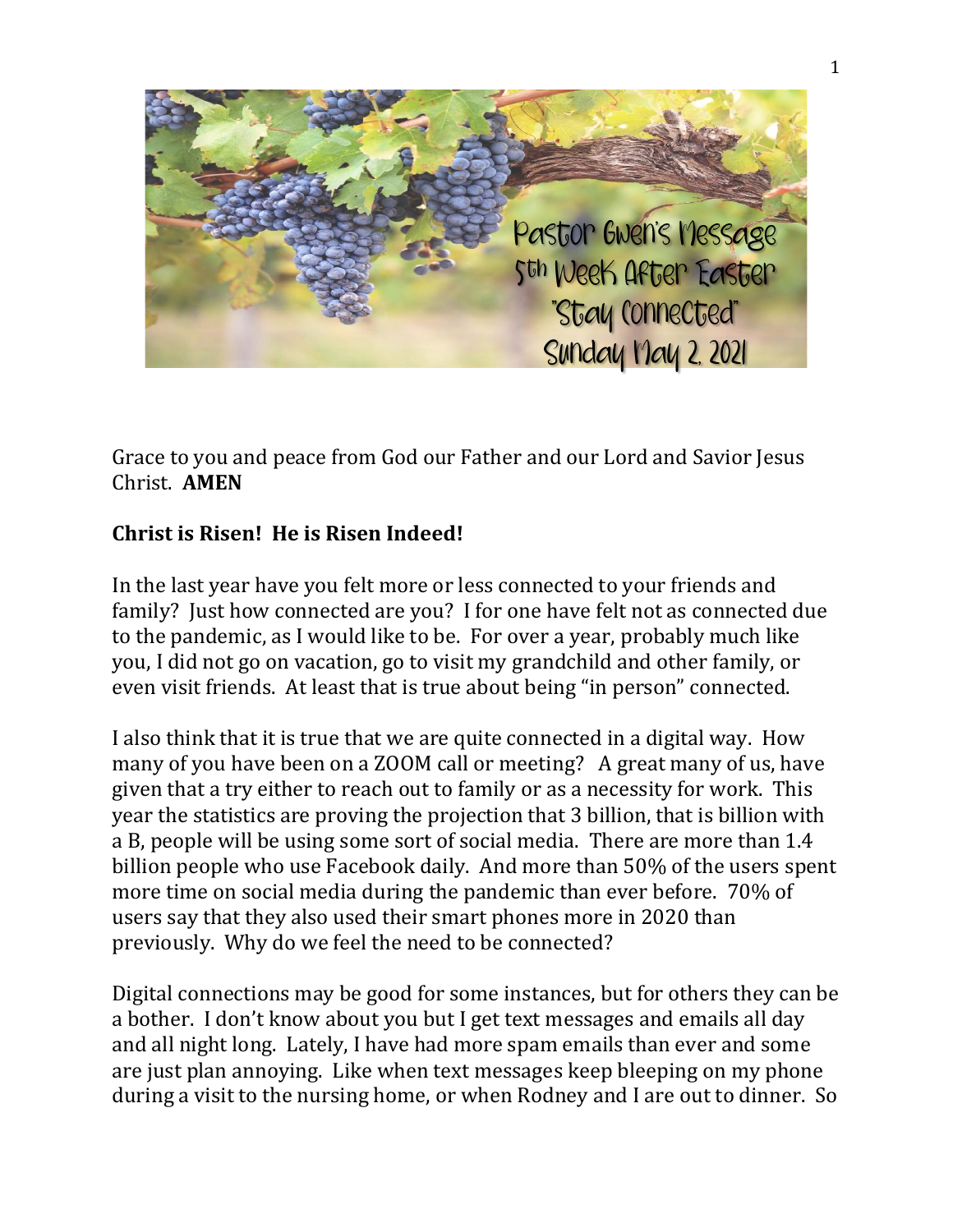why don't I just turn the phone off or leave it home? Don't like the intrusions, but want to be available if someone really needs me.

Did you ever wonder why more people don't just disconnect from the digital rat race? Well, truth is that we like to be connected to others, not to mention that we don't want to miss anything. Sometimes we even forget to turn off our cell phones in church, imagine that! If we desire to be connected to one another, I wonder if we feel the need to be connection with God as well?

Do you fret if you miss a Sunday worship service here at Christ the Servant? At least fret as much as when your internet service is interrupted for a few hours? Well, maybe we can find some answers if we look at our Gospel reading from John this morning. Our text is from chapter 15 where Jesus tells the disciples that He is the vine and they are the branches. Jesus reminded the disciples of that fact shortly after their last supper together.

I suppose that Jesus used this image of vine and branches as they headed out to the garden of Gethsemane where they passed the temple gates that were filled with images of vines and gold grape clusters, some as large as a man. Or was growing grapes for wine a familiar image that these disciples could relate too? Either way it is an image that I think we can relate to today.

Jesus said, "I am the vine; you are the branches. If a man remains in me and I in him, he will bear much fruit; apart from me you can do nothing." Sure sounds like staying connected is the way to go. So why do we need to stay connected to Jesus? So obviously, without Him we do not have a chance at true life any more than a broken branch does when disconnected to the vine. And so it is important to stay in the word of God. How might we do that? You bet, come to worship on Sunday morning and hear God's word being read, sung in song and preached. Yes, it is true we can all read our Bibles and stay home if we would rather lounge away the morning in our jammies. But don't let that be your habit, as it was during the height of the pandemic, because we need to be in church to encourage one another and also to receive the Lord's Supper.

Communion is important and even the word itself suggests community. We join in the Holy Sacrament to sustain us in our life outside of these walls. And yes, I have heard the statement that going to church does not make you a Christian any more than going to McDonalds makes you a hamburger. True,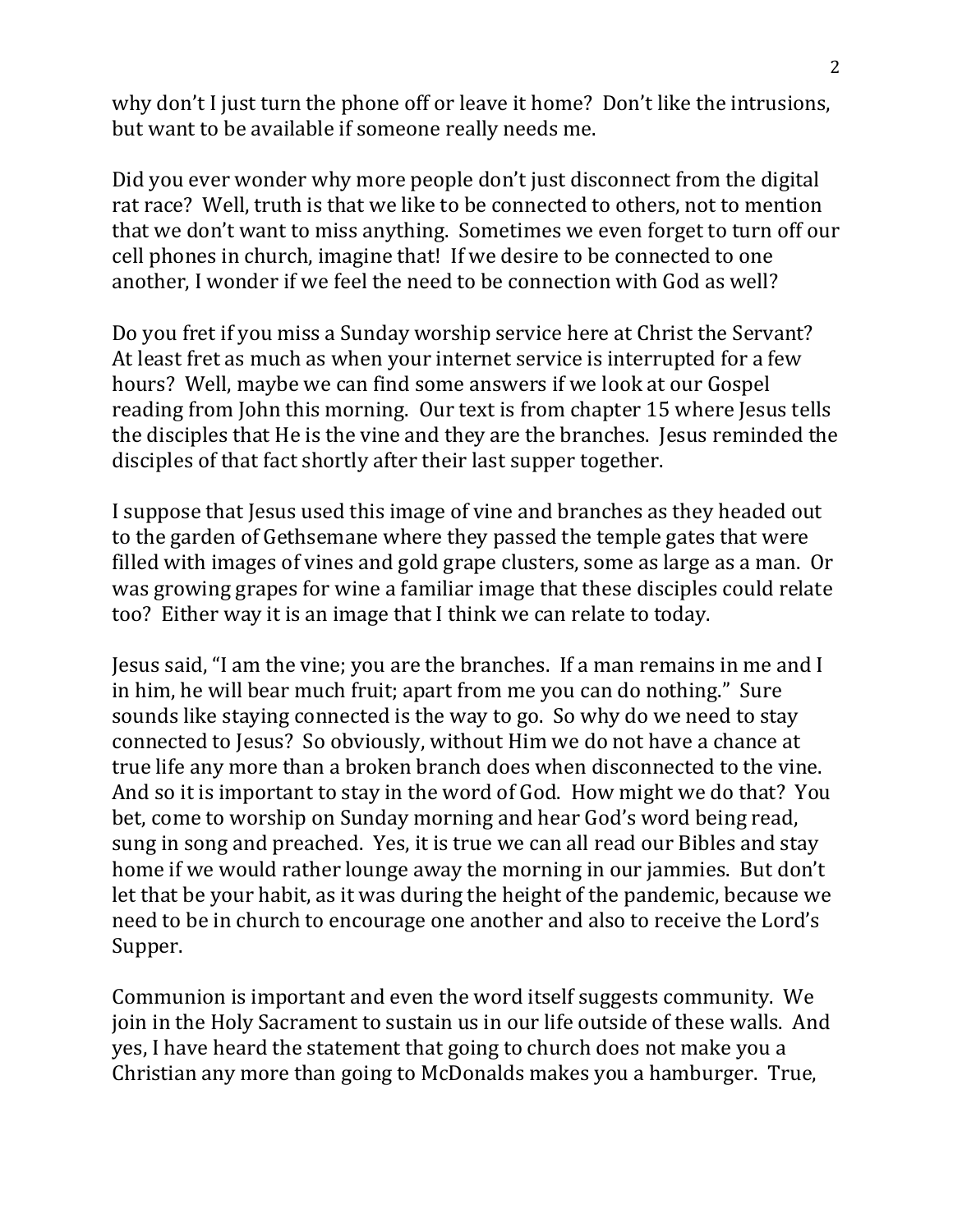but you have a better chance of being a Christian than a hamburger here at Christ the Servant.

When you leave here this morning I want you to look at the trees at the end of the parking lot. There are many branches that have been snapped off by our winter winds. When more leaves come on the trees you will be able to notice easier that these limbs are dead. They are no longer supported by the tree. The tree does not give them life and they cannot therefore live and bear fruit. They too can do nothing without a source of energy and power.

Our Gospel reading also talks about pruning and how God will take away the dead branches. This certainly does not mean that He will cut is off if we don't produce fruit. What I think that it means is that some things in our lives need to be pruned away for us to stay connected and grow in the Lord.

Many years ago, I worked for a landscape architect as his bookkeeper. Guess he was pleased with my work and on my birthday he gave me a 6 foot tall Colorado blue spruce. The day he came to plant it in our yard, he noticed our huge line of forsythia bushes. He told us that he had never seen such a large group of those bushes so overgrown. His suggestion was that we prune them back to within 18-20 inches of the ground. I had noticed that in the past few years they did not get those bright yellow flowers in early spring as numerous as they used too. And boy did the birds love those bushes. They used them as shelter. Well rather begrudgingly, we took his advice and what a chore that was to prune away all those bushes. We had mountains of sticks to get rid of. But in the end he was right. The next year those bushes thrived and produced more yellow flowers than ever before.

So I think that the pruning metaphor today works best if we think of God as a gardener who grieves while watching a violent storm rip through our beloved garden. Afterward, the gardener prunes the injured plants in order to guarantee survival and to restore beauty and harmony. You see, pruning has more to do with clearing away the debris that the crises in our lives leave behind.

There are days that I feel like a broken branch that needs some pruning. It happens to us all as we walk through daily life. God will change that attitude when we seek the promises of His word. And we best do that in reading Scripture, in worship, in prayer, in giving and in encouraging others. We don't have to wait until heaven to enjoy God's promise of abundant life. God's promise here is in verse 5. "Those who abide in me and I in them bear much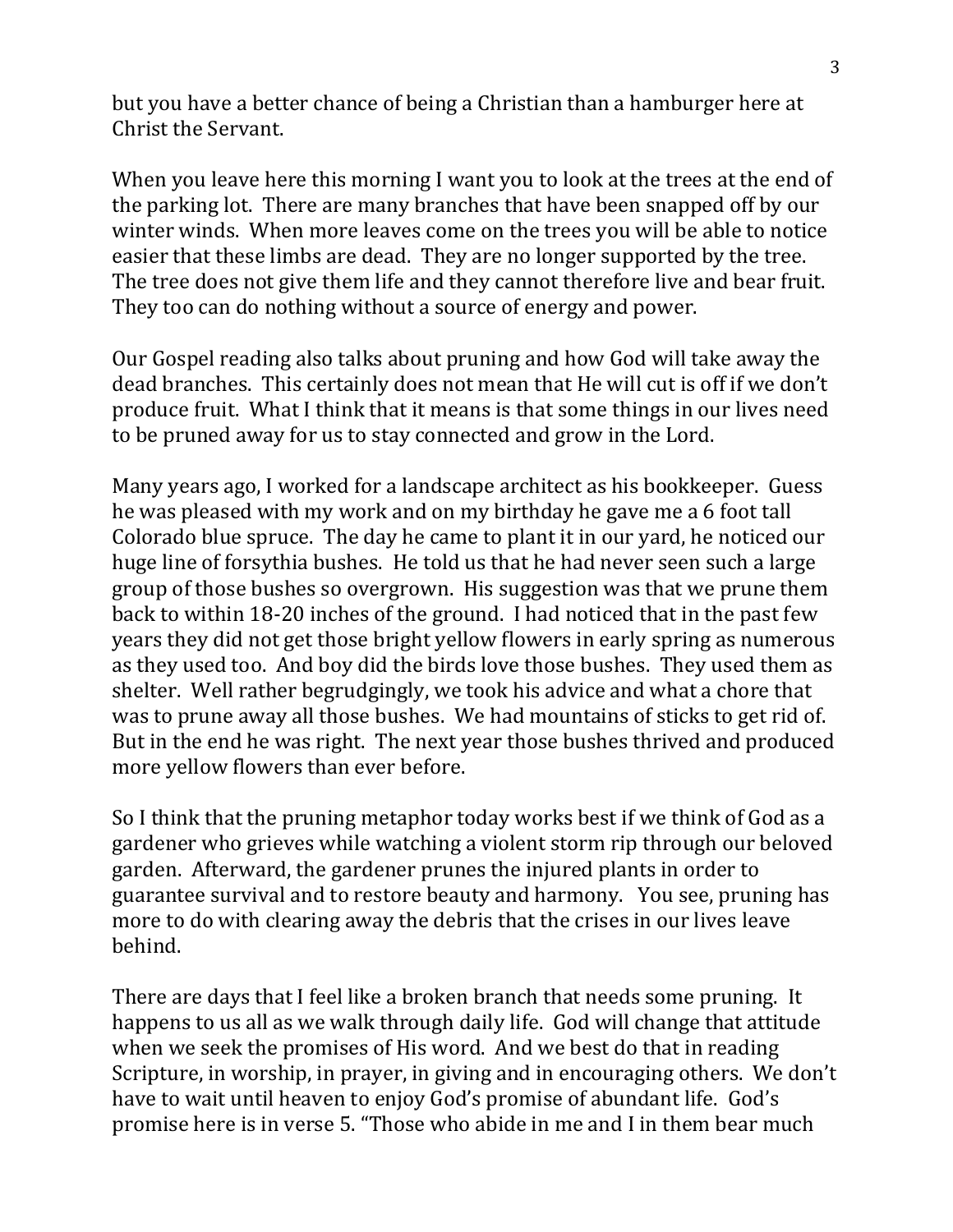fruit, because apart from me you can do nothing." When we connect to our God we can bear unbelievable fruit of that vine. And the greatest fruit we bear is that we love one another as God has loved us. In Him we bear good fruit for our neighbor.

And the good news is that our gracious God who gave his only son to die for us, is eager for us to bear good fruit, just as Jesus did on the cross. Our gifts of forgiveness and abundant and eternal life are ours because of what he did. Imagine what we can do if we stay connected to God and really love our neighbor as Jesus loved us. What a wonderful world this would be.

So don't think that pruning process is hurtful. It is a freeing experience, just like it was for those forsythia bushing in my back yard. They could now bear fruit once again after a good downsizing. Pruning is not a punishment but rather makes it easier to stay connected to our God. Because we do understand that without Him in our lives, we don't really have life. We are only broken, withered branches that have no life at all.

God wants better for all of us. And so I urge you to stay connected to Jesus. Technology is wonderful, but cannot connect you to Jesus. That you must do in person. One good way to accomplish that is to come to corporate worship. So borrow from your facebook or social media time and instead use the time to cultivate your relationship with God. Build a true relationship with Him that will save you and will last for all eternity. I have a short story to close with:

Once upon a time a man dropped out of church. He figured he could worship God just as well on his own. A few weeks went by and the minister came to visit. They sat in the living room by the fireplace and made small talk. Then the minister took the tongs and picked up a glowing ember and placed it to one side of the hearth. The two men watched without saying a word. In no time, it began to cool. A few minutes later, the minister picked up the dead ember with his fingers and pitched it back into the fire. Immediately, it came back to life. Without a word, the minister put on his coat and started to leave.